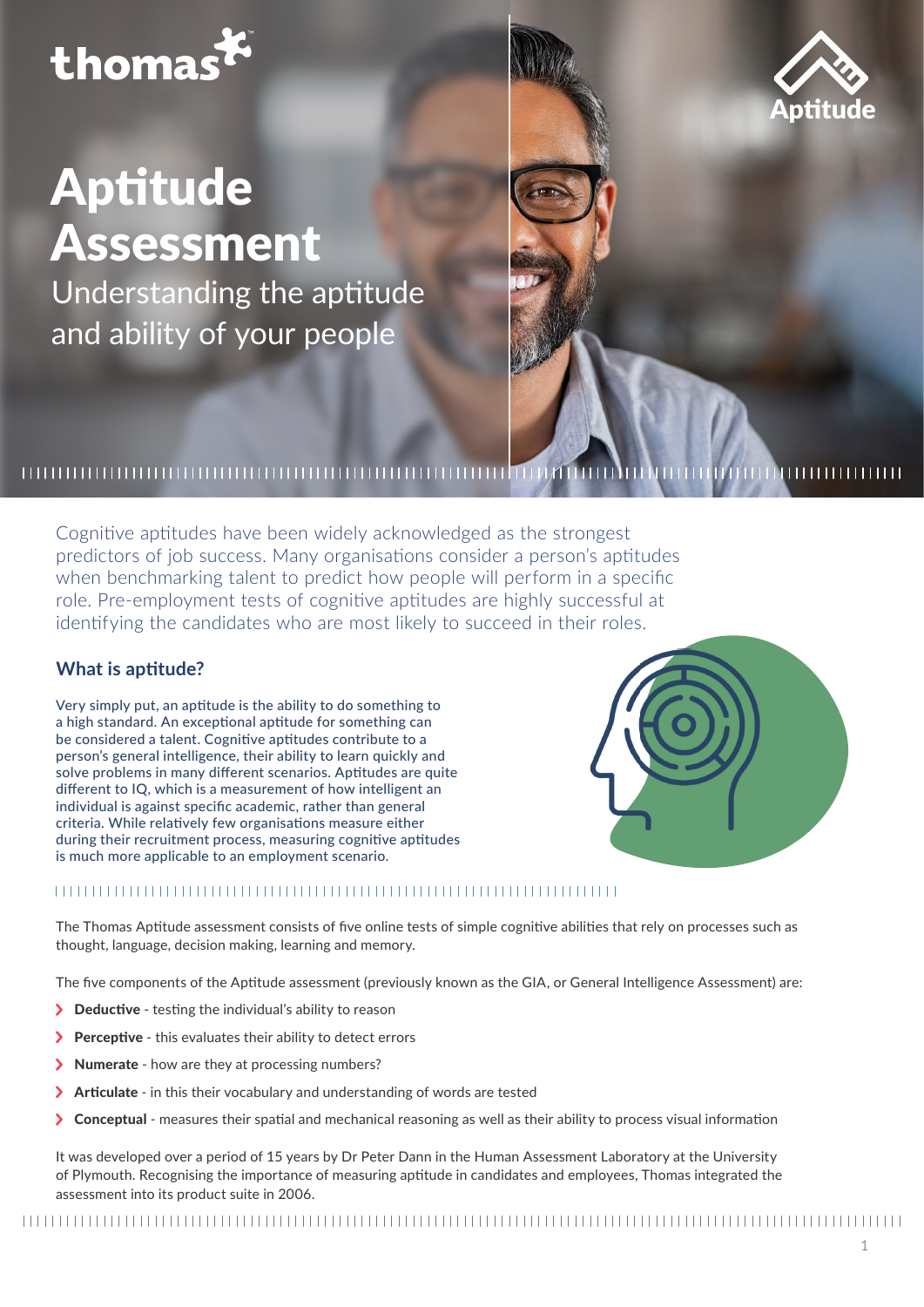

## **Why measure aptitude?**

Measuring the aptitudes of a candidate helps you to understand if that individual will be able to quickly grasp the requirements of the role. It can give you an insight into whether they have the capacity to adapt to new challenges, and if they would be suited to drive change through your organisation. This insight makes it easier to select the right candidate for the role by placing an objective filter on their ability, regardless of their IQ score, qualifications, and past experience. That's not to say that IQ, qualifications and experience are unimportant, but they're not the best predictor of potential performance in a role. It's widely acknowledged that not everyone excels at school, and that results from standard national exams or industry-accepted tests aren't the best way to understand an individual's capabilities, the level of challenge they need to keep them stimulated and committed, or whether they will respond well to development activities.

Research by the American Psychology Association inc. Frank L. Schmidt & John E. Hunter (1998) reviewed 85 years of research and found that higher cognitive ability, or aptitude as it is also called, as measured by the Thomas Aptitude assessment, is directly linked to higher employee productivity and performance in role.





Psychological factors have some of the strongest

Aptitude assessments can also be used with existing employees to determine which high performers might be suited to a leadership role, and to identify those best suited when filling roles through internal recruitment. When used alongside other assessments to get a deep insight into an individual's behavioural and personality traits, this can help to ensure that the company and role fit is taken into consideration alongside their potential for future success in the role.

### 

#### **How can the Aptitude assessment help you?**

Thomas' Aptitude assessment looks at an individual's speed of processing information and ability to learn and develop new skills and is used for a variety of purposes: recruitment, retention, development, management, identifying training needs, career guidance, succession planning and benchmarking. Aptitude tests can provide the answers to questions such as:

- >Can this person think on their feet?
- >Can they cope with the mental demands of a role?
- > How able are they to thrive in a high change or dynamic environment?
- >Could this person be a high-flyer?
- > Is this person a problem solver?